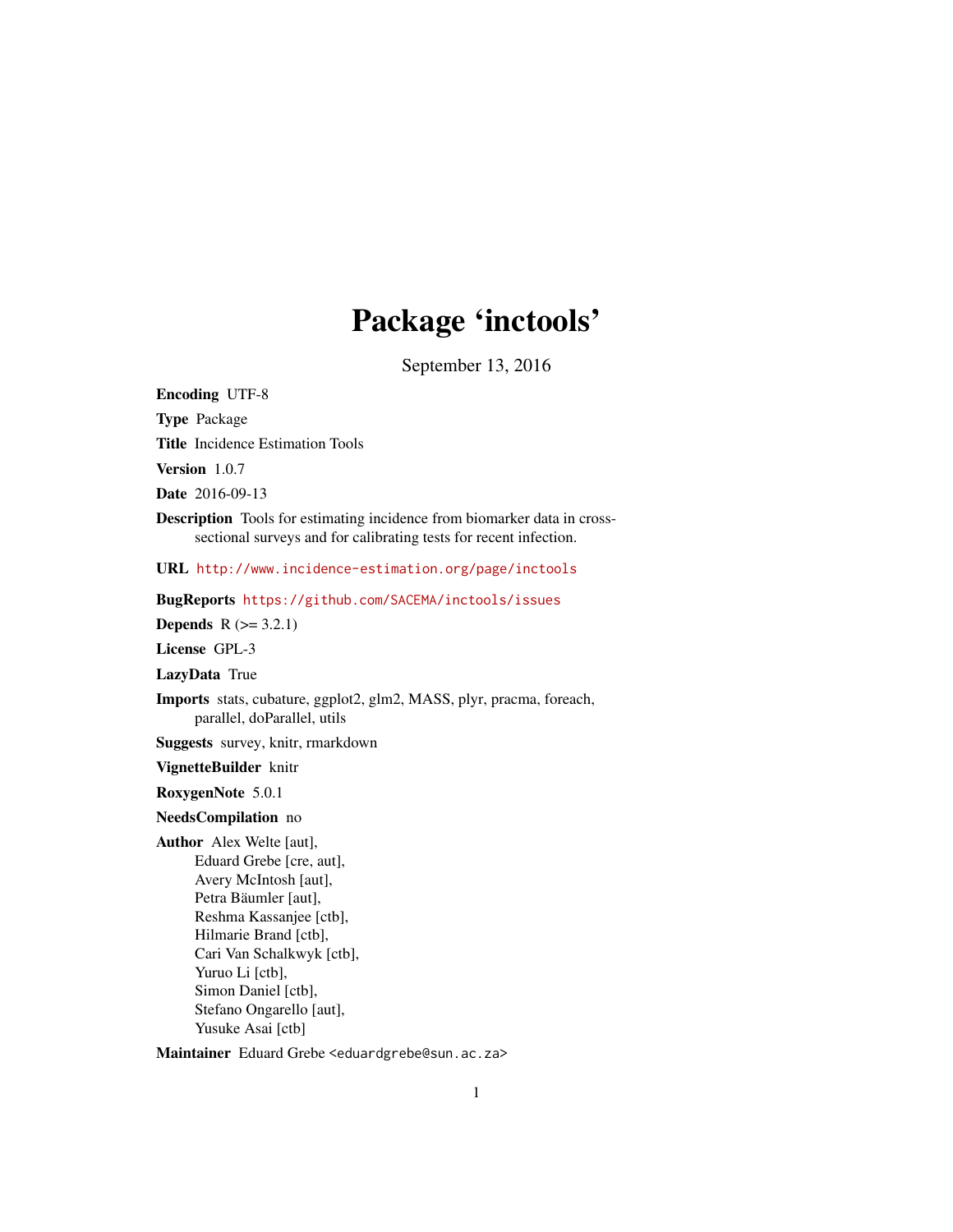<span id="page-1-0"></span>Repository CRAN Date/Publication 2016-09-13 14:41:24

# R topics documented:

| $incpower \dots \dots \dots \dots \dots \dots \dots \dots \dots \dots \dots \dots \dots \dots \dots \dots \dots$ |  |  |  |  |  |  |  |  |  |  |  |  |  |  |  |
|------------------------------------------------------------------------------------------------------------------|--|--|--|--|--|--|--|--|--|--|--|--|--|--|--|
|                                                                                                                  |  |  |  |  |  |  |  |  |  |  |  |  |  |  |  |
|                                                                                                                  |  |  |  |  |  |  |  |  |  |  |  |  |  |  |  |
|                                                                                                                  |  |  |  |  |  |  |  |  |  |  |  |  |  |  |  |
|                                                                                                                  |  |  |  |  |  |  |  |  |  |  |  |  |  |  |  |
|                                                                                                                  |  |  |  |  |  |  |  |  |  |  |  |  |  |  |  |
|                                                                                                                  |  |  |  |  |  |  |  |  |  |  |  |  |  |  |  |

# **Index** [15](#page-14-0)

| excalibdata | The dataset 'excalibdata.Rdata' contains example data from an eval-<br>uation of an assay measuring recency of infection. At an assay result<br>of $\langle 10,$ the specimen is considered to be recently infected. It further<br>contains viral load data, which is commonly used to reduce false re-<br>cency. For example, when recency is defined as assay result $\langle 10 \text{ and}$<br>viral load $> 1000$ , the FRR is substantially lower (but the MDRI is |
|-------------|--------------------------------------------------------------------------------------------------------------------------------------------------------------------------------------------------------------------------------------------------------------------------------------------------------------------------------------------------------------------------------------------------------------------------------------------------------------------------|
|             | also reduced).                                                                                                                                                                                                                                                                                                                                                                                                                                                           |

# Description

The dataset 'excalibdata.Rdata' contains example data from an evaluation of an assay measuring recency of infection. At an assay result of <10, the specimen is considered to be recently infected. It further contains viral load data, which is commonly used to reduce false recency. For example, when recency is defined as assay result <10 and viral load > 1000, the FRR is substantially lower (but the MDRI is also reduced).

# Usage

excalibdata

# Format

An object of class data. frame with 1460 rows and 7 columns.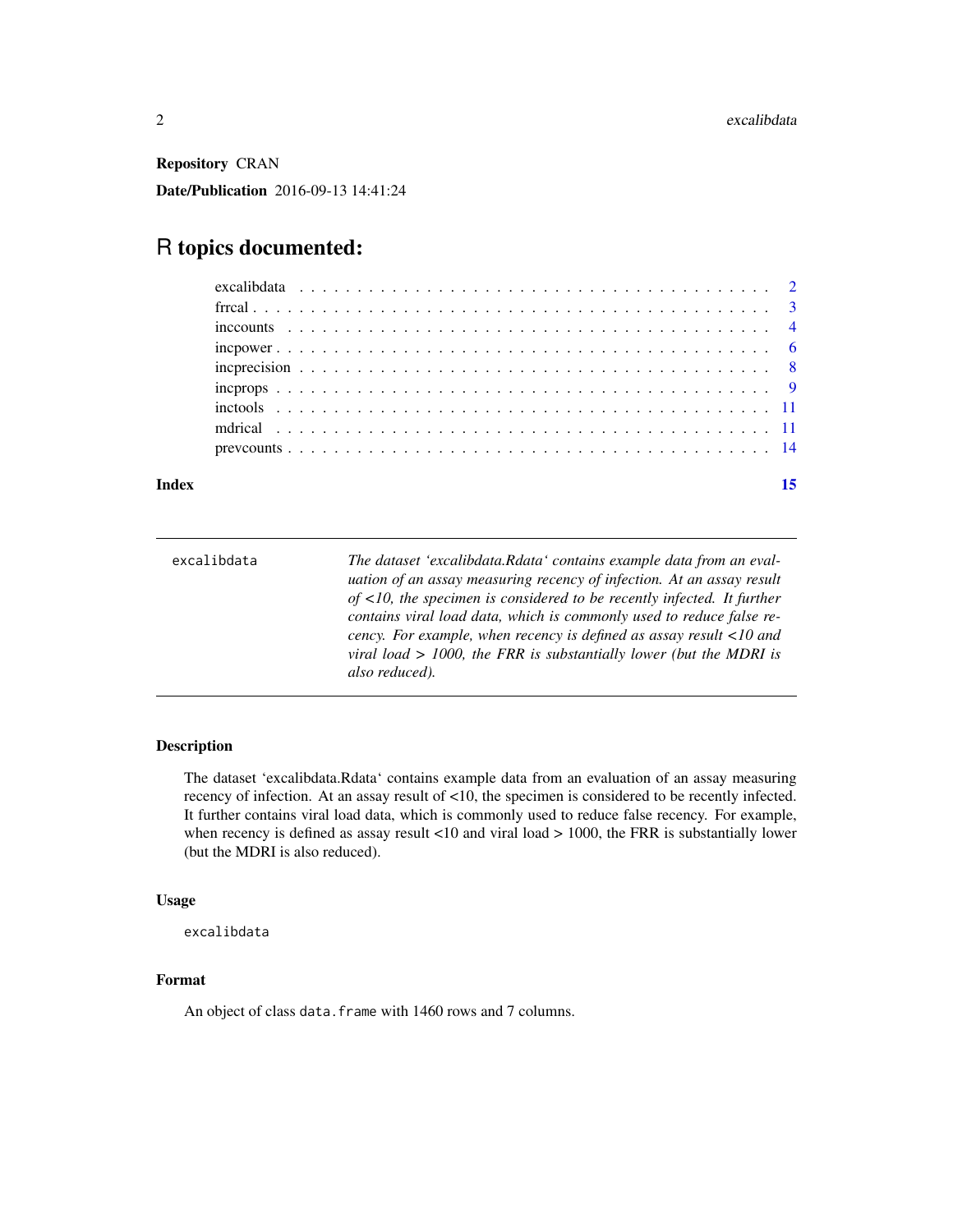<span id="page-2-0"></span>

frrcal *Estimate subject-level false-recent rate for a given time cutoff. Each subject with any observations after the time cutoff is assigned a recency status according to the majority of observations for that subject after the cutoff. In the event of exactly half of the observations being classified as recent, the subject contributes a count of 0.5. The function performs an exact binomial test and reports the estimated probability of testing recent after the cutoff, a confidence interval for the proportion, the number of recent results ('successes'), number of subjects ('trials') and the number of data points contributing to the subject-level estimate.*

#### Description

Estimate subject-level false-recent rate for a given time cutoff. Each subject with any observations after the time cutoff is assigned a recency status according to the majority of observations for that subject after the cutoff. In the event of exactly half of the observations being classified as recent, the subject contributes a count of 0.5. The function performs an exact binomial test and reports the estimated probability of testing recent after the cutoff, a confidence interval for the proportion, the number of recent results ('successes'), number of subjects ('trials') and the number of data points contributing to the subject-level estimate.

#### Usage

```
frrcal(data = NULL, subid_var = NULL, time_var = NULL,recency_cutoff_time = 730.5, recency_rule = "binary_data",
  recency_vars = NULL, recency_params = NULL, alpha = 0.05)
```

| data                | A data frame containing variables for subject identifier, time (since detectable<br>infection), and variables with biomarker readings or recency status (to be speci-<br>fied in recency_vars) |
|---------------------|------------------------------------------------------------------------------------------------------------------------------------------------------------------------------------------------|
| subid_var           | The variable in the dataframe identifying subjects                                                                                                                                             |
| time_var            | The variable in the dataframe indicating time between 'time zero' (usually de-<br>tectable infection) and biomarker measurement                                                                |
| recency_cutoff_time |                                                                                                                                                                                                |
|                     | Recency time cut-off ('Big T'). Default=730.5.                                                                                                                                                 |
| recency_rule        | Specified rule for defining recent/non-recent outcomes from biomarker data (see<br>Details)                                                                                                    |
| recency_vars        | Variables to be used in determining recency outcomes                                                                                                                                           |
| recency_params      | Vector of numeric parameters (e.g. thresholds) for determining recency accord-<br>ing to the relevant rule                                                                                     |
| alpha               | Confidence level, default=0.05.                                                                                                                                                                |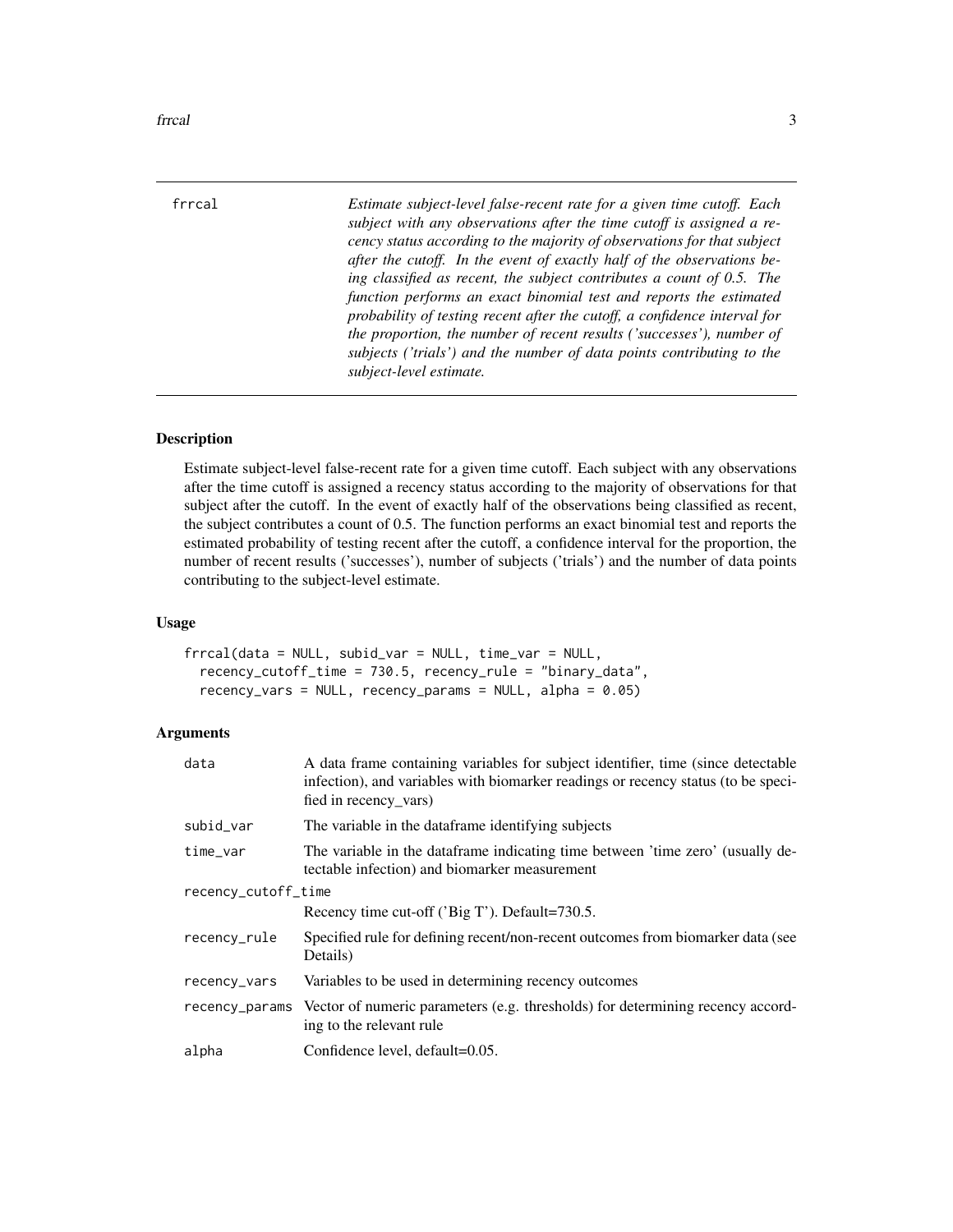#### <span id="page-3-0"></span>Details

The package contains long form documentation in the form of vignettes that cover the use of the main fucntions. Use browseVignettes(package="inctools") to access them.

recency\_rule: binary\_data - supply a binary variable with 1=recent and 0=non-recent in recency\_vars.

recency\_rule: independent\_thresholds: supply one threshold variable per biomarker in recency\_vars and the relevant thresholds, as well as whether a value below or above each threshold indicates recency in recency\_params.

recency\_params expects a list of pairs of thresholds and thresholdtypes, with zero indicating a reading below the threshold implies recency and 1 that a reading above the threshold implies recency. (Note: two values, a threshold and a thresholdtype per variable must be specified in recency\_params. For example, if you specify recency\_vars = c('ODn','ViralLoad') you may specify recency\_params  $= c(1.5,0,500,1)$ , meaning that an ODn reading below 1.5 AND a viral load reasing above 500 indicates a recent result. Objects with missing values in its biomarker readings will be excluded from caculation.

# Examples

```
frrcal(data=excalibdata,
       subid_var = "SubjectID",
       time_var = "DaysSinceEDDI",
       recency_cutoff_time = 730.5,
       recency_rule = "independent_thresholds",
       recency_vars = c("Result","VL"),
       recency\_params = c(10, 0, 1000, 1),alpha = 0.05
```

| inccounts |  |
|-----------|--|
|           |  |
|           |  |
|           |  |

Incidence and incidence difference statistics from trinomial counts of *HIV and recency*

#### Description

Incidence and incidence difference statistics from trinomial counts of HIV and recency

# Usage

```
inccounts(N, N_H, N_testR, N_R, DE_H = 1, DE_R = 1, BS_Count = 10000,Boot = FALSE, alpha = 0.05, BMest = "same.test", MDRI, RSE_MDRI, FRR,
 RSE_FRR, Big = 730, Covar_HR = 0)
```

| N       | Counts of total survey sample size(s) (vector/integer).     |
|---------|-------------------------------------------------------------|
| NН      | Number of HIV positive found in survey(s) (vector/integer). |
| N testR | Number tested for recency in survey(s) (vector/integer).    |
| N R     | Number of recent cases in survey(s) (vector/integer).       |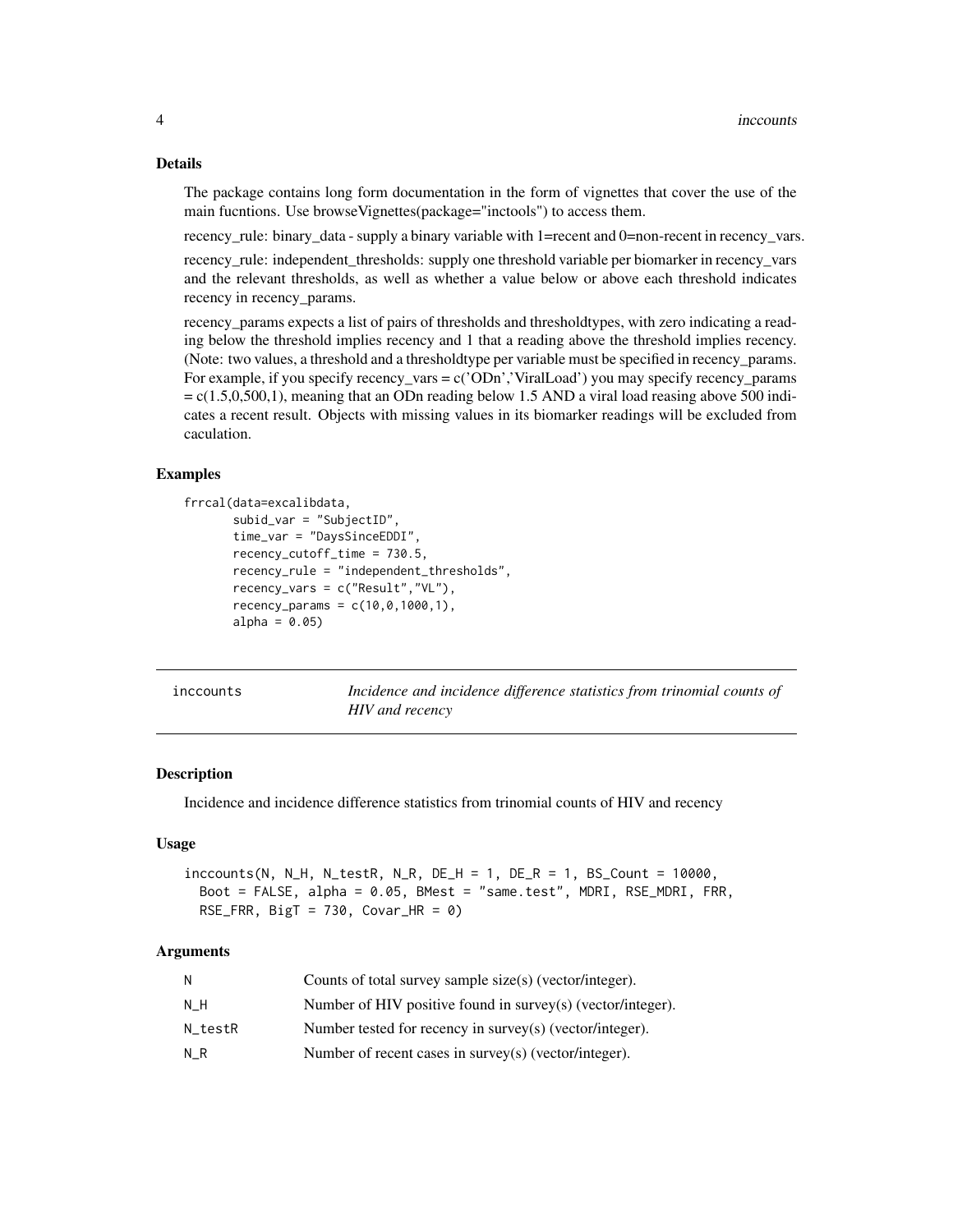#### increducts 5

| $DE_H$       | Design effect of HIV prevalence test (vector/numeric), greater than or equal to 1.<br>If multiple surveys are entered but only one design effect is specified, function<br>assumes entered design effect is identical for both surveys. |
|--------------|-----------------------------------------------------------------------------------------------------------------------------------------------------------------------------------------------------------------------------------------|
| $DE_R$       | Design effect of recency test (vector/numeric), greater than or equal to 1. If<br>multiple surveys are entered but only one design effect is specified, function<br>assumes entered design effect is identical for both surveys.        |
| BS_Count     | Specifies number of bootstrap samples for bootstrapped confidence intervals of<br>incidence.                                                                                                                                            |
| Boot         | True/False variable indicating whether variance of point estimates is to be calcu-<br>lated by Empirical Bootstrapping (TRUE) or Delta Method (FALSE), the default<br>setting.                                                          |
| alpha        | test rejection threshold.                                                                                                                                                                                                               |
| <b>BMest</b> | Biomarker estimation by one the 3 options 'same.test' (=default), 'FRR.indep',<br>'MDRI.FRR.indep' (string).                                                                                                                            |
| MDRI         | mean duration of recent infection [days] (vector/integer).                                                                                                                                                                              |
| RSE_MDRI     | Relative standard error of MDRI [days] (vector/integer).                                                                                                                                                                                |
| <b>FRR</b>   | False recent rate (vector/integer).                                                                                                                                                                                                     |
| RSE_FRR      | Relative standard error of FRR (vector/integer).                                                                                                                                                                                        |
| BigT         | Cut point in days of recency used in biomarker assay to test recency in a given<br>prevalence survey.                                                                                                                                   |
| Covar_HR     | Covariance of probability of being postive and being categorized recent from<br>survey (or as a vector for multiple surveys).                                                                                                           |

# Details

Implements assay-based incidence estimation through cross-sectional prevalence and recency of infection tests as described by Kassanjee, et al. 'A new general biomarker-based incidence estimator,' *Epidemiology* (2012). Function parameters must be specified to include assay test characteristics and survey results as proportions. Confidence intervals are computed via Delta method approximation, except when Boot=TRUE is specified, in which case confidence intervals are generated by empirical bootstrap resampling. Inputs must be in appropriate ranges for appropriate units. Extreme input values may make calculation impossible, and if entered will elicit error notices. The package contains long form documentation in the form of vignettes that cover the use of the main fucntions. Use browseVignettes(package="inctools") to access them.

#### Value

Incidence estimate, annual risk of infection, confidence interval, relative standard error of estimate and of assay characteristics MDRI and FRR. If multiple surveys are entered, function returns said results, as well as estimates of incidence differences, confidence intervals of differences, difference relative standard errors, and p-values testing the hypothesis that the difference in incidence measures are zero. Theoretical relative standard error of incidence and incidence difference at infinite sample size is returned only if Boot = FALSE, as that calculation relies on the asymptotic behavior of components of the Delta method approximation, and is not calculable from bootstrapped values.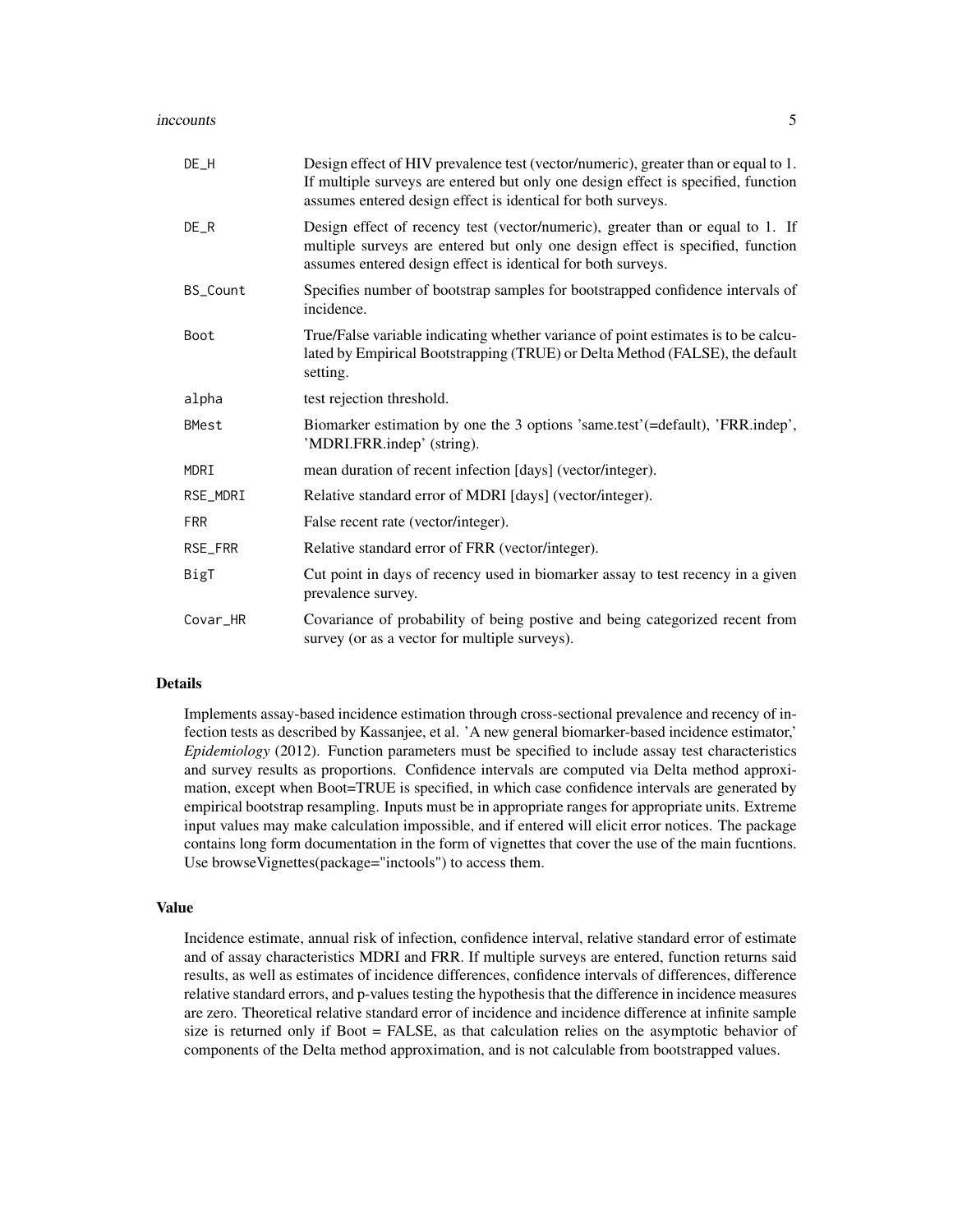#### <span id="page-5-0"></span>Examples

```
inccounts(N = c(5000) , N_H = 1000, N_testR = 1000, N_R = 70,Boot = FALSE, BMest = 'MDRI.FRR.indep', MDRI = 200, RSE_MDRI = 0.05,
FRR = 0.01, RSE_FRR = 0.2, BigT = 730)
inccounts(N = c(4000, 4000, 4050), N_H = c(1010, 1000, 900),
N_ttestR = c(1000,1000,880), N_R = c(60,70,50), Boot = TRUE,
BMest = 'same.test', MDRI = 210, RSE_MDRI = 0.05, FRR = 0.005,
RSE_FRR = 0.19, BigT = 700)
inccounts(N = c(4000, 4000), N_H = c(1050, 1090),
N_t = c(1000,1000), N_R = c(60,67), Boot = FALSE, BMest = 'FRR.indep',
MDRI = 220, RSE_MDRI = 0.05, FR = c(0.005, 0.005), RSE_FRR = 0.19,
Big = 610
```

| incpower | Power and sample size calculation for assay-based incidence estima- |
|----------|---------------------------------------------------------------------|
|          | tion                                                                |

# Description

Power and sample size calculation for assay-based incidence estimation

# Usage

```
incpower(11, 12, PrevH1, PrevH2, n1 = "both", n2 = "both", alpha = 0.05,Power = 0.8, SS = "out", CR = 1, DE_H = 1, DE_R = 1,
 BMest = "same.test", MDRI, RSE_MDRI, FRR, RSE_FRR, BigT = 730)
```

| I <sub>1</sub>     | Predicted incidence of HIV in survey 1.                                                                                                                                                                                                                                                                                                    |
|--------------------|--------------------------------------------------------------------------------------------------------------------------------------------------------------------------------------------------------------------------------------------------------------------------------------------------------------------------------------------|
| I2                 | Predicted incidence of HIV in survey 2.                                                                                                                                                                                                                                                                                                    |
| PrevH1             | Predicted prevalence of HIV in survey 1.                                                                                                                                                                                                                                                                                                   |
| PrevH <sub>2</sub> | Predicted prevalence of HIV in survey 2.                                                                                                                                                                                                                                                                                                   |
| n1                 | Sample size for survey 1. If equal sample sizes for both surveys are desired at a<br>given power level, both n1 and n2 must have value 'both', which is the default.                                                                                                                                                                       |
| n2                 | Sample size for survey 2. If equal sample sizes for both surveys are desired at a<br>given power level, both n1 and n2 must have value 'both', which is the default.                                                                                                                                                                       |
| alpha              | Significance level for test (default alpha=0.05).                                                                                                                                                                                                                                                                                          |
| Power              | Desired power used to calculate a sample size for the surveys. Default is 0.80,<br>meaning the function outputs the necessary sample size to achieve stated power<br>for a test of differences in incidence. If Power is set to 'out', function will return<br>power of detecting a difference in incidences for given sample size inputs. |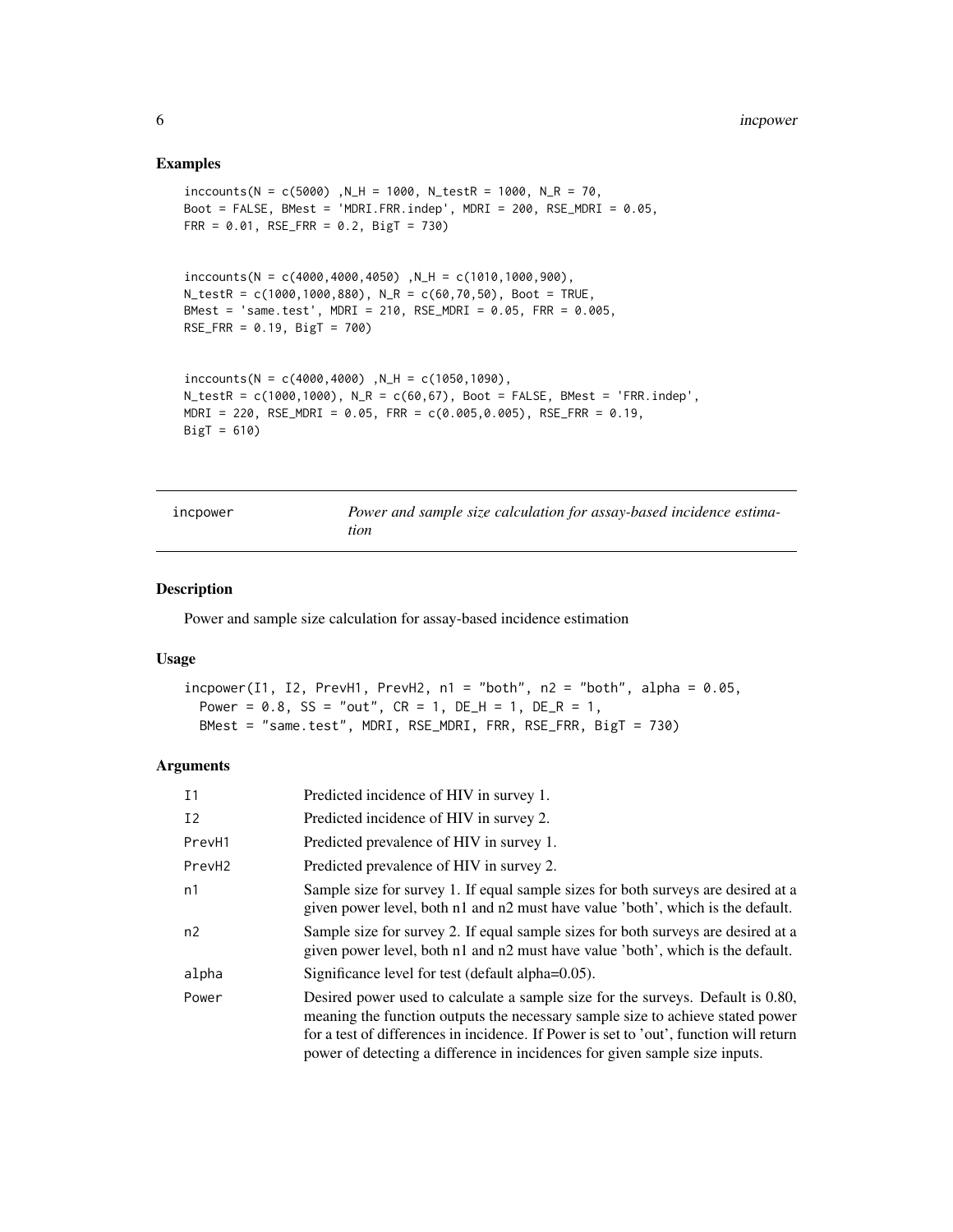#### incrower 7 and 2008 and 2008 and 2008 and 2008 and 2008 and 2008 and 2008 and 2008 and 2008 and 2008 and 2008 and 2008 and 2008 and 2008 and 2008 and 2008 and 2008 and 2008 and 2008 and 2008 and 2008 and 2008 and 2008 and

| SS         | Sample size. Default is 'out', meaning the function takes a power argument<br>and outputs a common sample size needed to achieve power level for test of<br>differences for incidence. If power is desired for a given sample size, parameter<br>value is irrelevant; however, values for n1 and n2 must be specified. |
|------------|------------------------------------------------------------------------------------------------------------------------------------------------------------------------------------------------------------------------------------------------------------------------------------------------------------------------|
| CR.        | Coverage rate $(0-1)$ .                                                                                                                                                                                                                                                                                                |
| $DE_H$     | Design effect of HIV prevalence test (vector/integer). If a single value is speci-<br>fied, that value is assumed to be the value for both surveys.                                                                                                                                                                    |
| $DE_R$     | Design effect of recency test (vector/integer). If a single value is specified, that<br>value is assumed to be the value for both surveys.                                                                                                                                                                             |
| BMest      | Biomarker test parameter (MDRI, FRR, and RSE) estimation by one the 3 op-<br>tions 'same.test'(default), 'FRR.indep', 'MDRI.FRR.indep' (string).                                                                                                                                                                       |
| MDRI       | mean duration of recent infection [days] (vector/integer). If a single value is<br>specified, that value is assumed to be the value for both surveys.                                                                                                                                                                  |
| RSE_MDRI   | Relative standard error of MDRI [days] (vector/integer). If a single value is<br>specified, that value is assumed to be the value for both surveys.                                                                                                                                                                    |
| <b>FRR</b> | False recent rate (vector/integer). If a single value is specified, that value is<br>assumed to be the value for both surveys.                                                                                                                                                                                         |
| RSE_FRR    | Relative standard error of FRR (vector/integer). If a single value is specified,<br>that value is assumed to be the value for both surveys.                                                                                                                                                                            |
| BigT       | Post-infection time cut-off (days). Default 730. If a single value is specified,<br>that value is assumed to be the value for both surveys.                                                                                                                                                                            |

# Details

The package contains long form documentation in the form of vignettes that cover the use of the main fucntions. Use browseVignettes(package="inctools") to access them.

# Value

Common sample size of two surveys–or the sample size of one survey given the other has already been completed–necessary to achieve a given power level for testing a null hypothesis that the incidence rates are identical between populations; alternatively, the power of said test under a particular sample size scenario. Function also returns implied statistics from input values on paramters, confidence limits, and population counts.

## Examples

 $incpower(I1 = 0.05, I2 = 0.03, PrevH1 = 0.20, PrevH2 = 0.20,$  $n1 = 5000$ ,  $n2 = 5000$ , alpha = 0.05, Power = "out", SS = NULL,  $DE_H = c(1, 1.1)$ ,  $DE_R = 1$ , BMest = 'same.test', MDRI = 200, RSE\_MDRI = 0.05, FRR = 0.01, RSE\_FRR = 0.20, BigT = 730)

 $incpower(I1 = 0.05, I2 = 0.03, PrevH1 = 0.20, PrevH2 = 0.20,$  $alpha = 0.05$ , Power = 0.80, SS = "out", DE\_H = 1, DE\_R = 1, BMest = 'FRR.indep', MDRI = 200, RSE\_MDRI =  $0.05$ , FRR =  $c(0.01, 0.009)$ , RSE\_FRR =  $c(0.20, 0.21)$ , BigT = 730)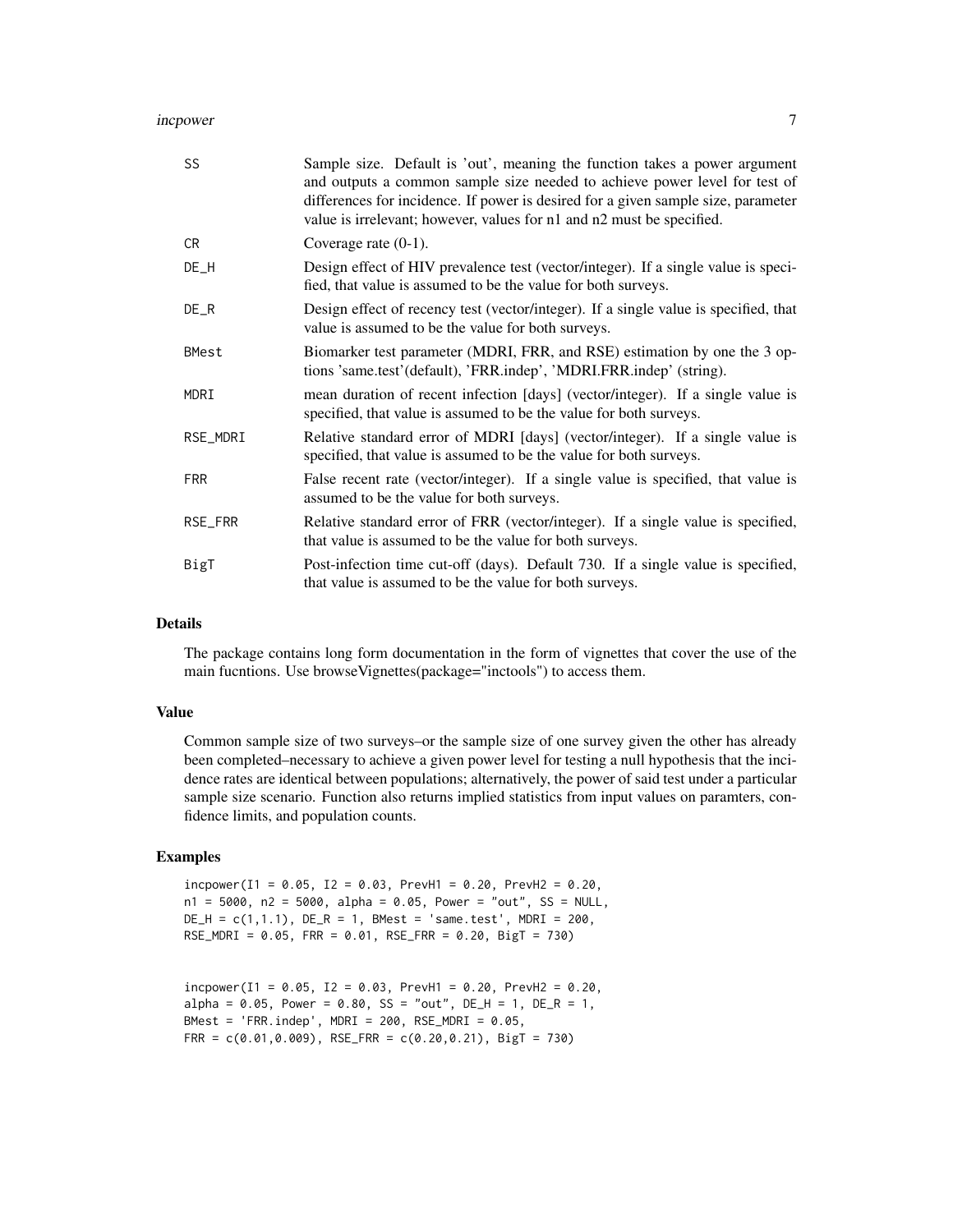<span id="page-7-0"></span>

#### Description

Sample size or precision calculation

#### Usage

incprecision(I, RSE\_I, PrevH, CR, MDRI, RSE\_MDRI, FRR, RSE\_FRR, BigT = 730,  $DE_H = 1$ ,  $DE_R = 1$ ,  $n = "out", step = 5)$ 

# Arguments

| I          | Expected Incidence.                                                                                                               |
|------------|-----------------------------------------------------------------------------------------------------------------------------------|
| $RSE_I$    | Relative Standard Error of Incidence Estimate. If this is the desired output, set<br>to "out".                                    |
| PrevH      | Prevalence of HIV.                                                                                                                |
| CR.        | Coverage rate: probability $(0-1)$ of being tested for recency when positive for<br>HIV.                                          |
| MDRI       | mean duration of recent infection in days (vector/integer).                                                                       |
| RSE_MDRI   | Relative standard error of MDRI (vector/integer).                                                                                 |
| <b>FRR</b> | False recent rate (vector/integer).                                                                                               |
| RSE_FRR    | Relative standard error of FRR (vector/integer).                                                                                  |
| BigT       | post-infection time cut-off for true vs. false recency. Default is 730 days.                                                      |
| $DE_H$     | Design effect of HIV prevalence test (vector/integer).                                                                            |
| $DE_R$     | Design effect of recency test (vector/integer).                                                                                   |
| n          | Sample Size: Set to a hypothetical value if the desired output is RSE_I, othewise<br>set to "out" to obtain required sample size. |
| step       | number of steps between minimum I and maximum I in the calculation of a<br>range of output.                                       |

# Details

The package contains long form documentation in the form of vignettes that cover the use of the main fucntions. Use browseVignettes(package="inctools") to access them.

This function summarizes performance of a recent infection test into a standard error of the incidence estimate, given the estimated test properties and hypothetical survey context or the sample size necessary for a given level of precision.

Up to two arguments can be specified as ranges, with the input parameter 'step' specifying the number of increments between the endpoints of the two ranges supplied under the argument name. This yields output for each step. See the second and third example below for an illustration of this output.

Either the argument RSE\_I or the argument n must be set to "out".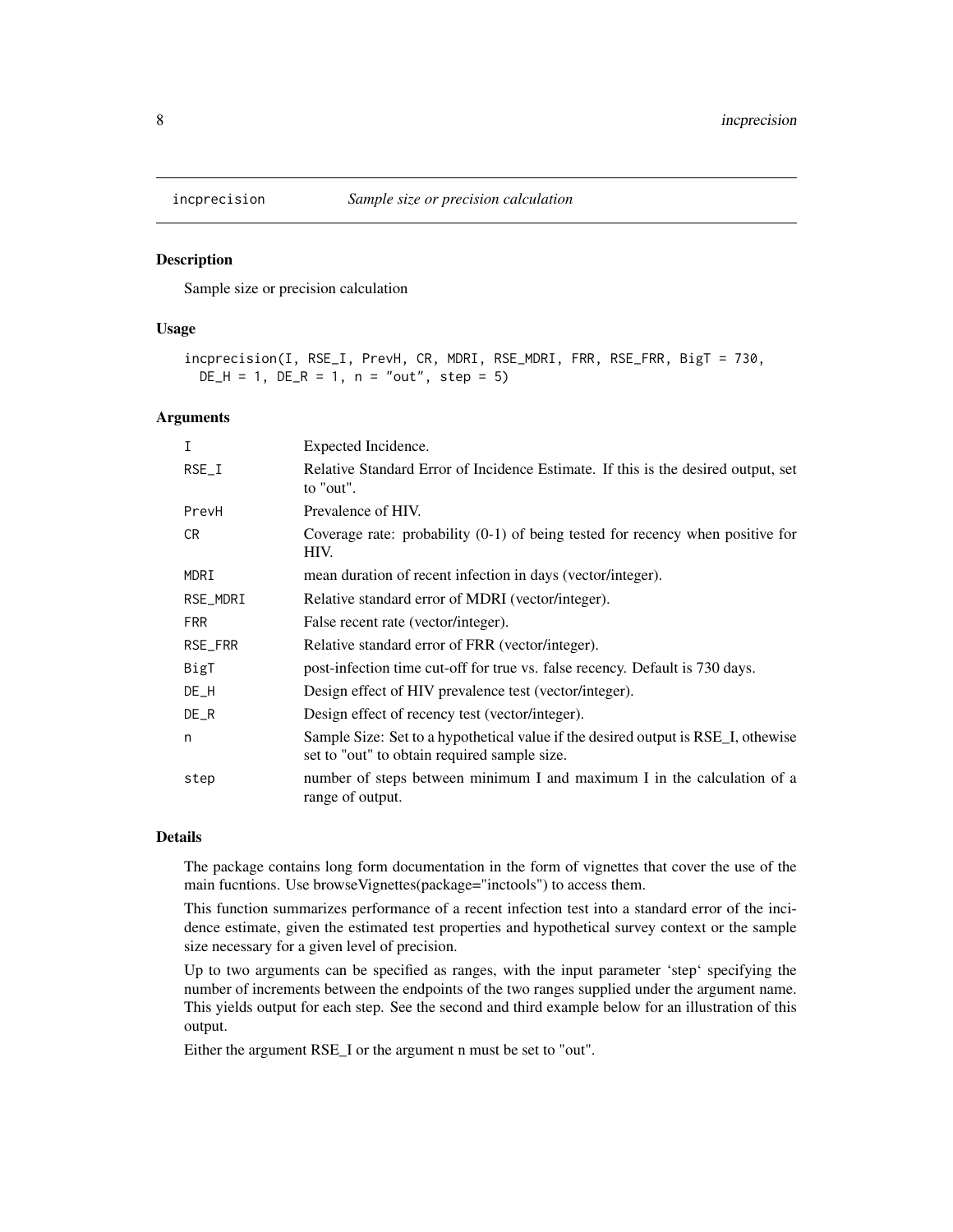#### <span id="page-8-0"></span>incprops 9

#### Value

Either sample size necessary for a given precision under a given set of testing characteristics and a hypothetical prevalence/incidence scenario, or precision under a particular sample size scenario, with a given hypothetical prevalence/incidence scenario.

# Examples

```
inprecision(I = 0.015, RSE_I = 0.25, PrevH = 0.2, CR = 1,MDRI = 200, RSE_MDRI = 0.05, FR = 0.01, RSE_FRR = 0.2,
BigT = 730, DE_H = 1.1, DE_R = 1, n = 'out')
inprecision(I = c(0.015, 0.02), RSE_I = 0.25, PrevH = c(0.10, 0.20),CR = 1, MDRI = 200, RSE_MDRI = 0.05, FRR = 0.01, RSE_FRR = 0.2,
BigT = 700, DE_H = 1, DE_R = 1, n = 'out', step = 5)
inc precision(I = 0.017, RSE_I = 'out', PrevH = c(0.10, 0.20),CR = 1, MDRI = 211, RSE_MDRI = 0.05, FRR = 0.009, RSE_FRR = 0.2,
BigT = 720, n = 5000, step = 5)
```
incprops *Incidence and incidence difference statistics from trinomial prevalences of HIV and recency*

# Description

Incidence and incidence difference statistics from trinomial prevalences of HIV and recency

#### Usage

```
incprops(PrevH, RSE_PrevH, PrevR, RSE_PrevR, Boot = FALSE, BS_Count = 10000,
  alpha = 0.05, BMest = "same.test", MDRI, RSE_MDRI, FRR, RSE_FRR,
 Big = 730, Covar_HR = 0)
```

| PrevH           | Prevalence of HIV (vector/integer).                                                                                                                                            |
|-----------------|--------------------------------------------------------------------------------------------------------------------------------------------------------------------------------|
| RSE_PrevH       | Relative Standard Error (RSE) of estimate for population prevalence of HIV<br>(vector/integer).                                                                                |
| PrevR           | Proportion of persons found to be 'recent' by biomarker assay among total per-<br>sons found positive for HIV (vector/integer).                                                |
| RSE PrevR       | Relative Standard Error (RSE) of estimate for population proportion of those<br>testing positive for HIV who have been infected recently (vector/integer).                     |
| Boot            | True/False variable indicating whether variance of point estimates is to be calcu-<br>lated by Empirical Bootstrapping (TRUE) or Delta Method (FALSE), the default<br>setting. |
| <b>BS Count</b> | Specifies number of bootstrap samples for bootstrapped confidence intervals of<br>incidence.                                                                                   |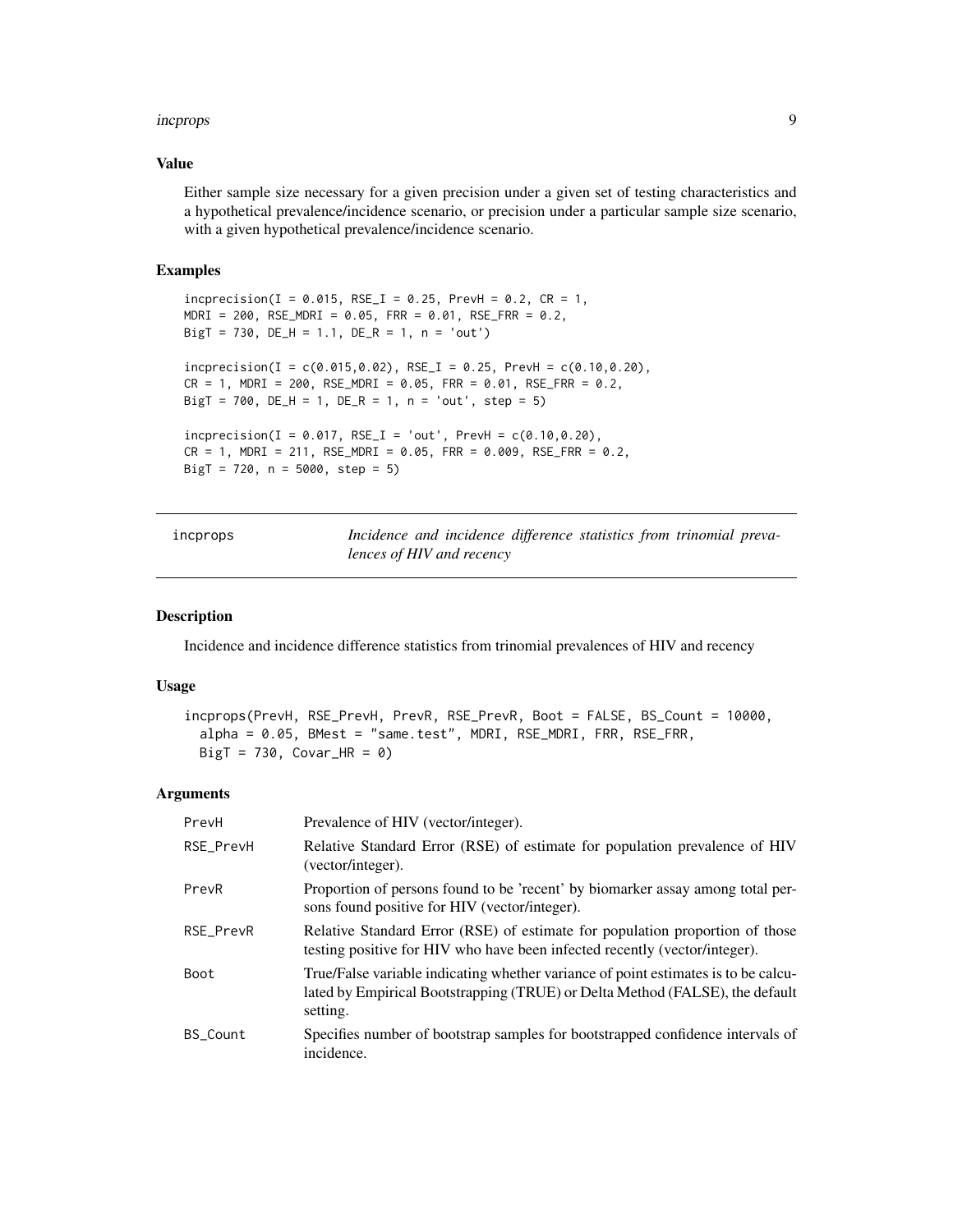| alpha        | test rejection threshold.                                                                                                                                                                                                                                                                                                                           |
|--------------|-----------------------------------------------------------------------------------------------------------------------------------------------------------------------------------------------------------------------------------------------------------------------------------------------------------------------------------------------------|
| <b>BMest</b> | Biomarker estimation by one the 3 options 'same.test' (=default), 'FRR.indep',<br>'MDRI.FRR.indep' (string).                                                                                                                                                                                                                                        |
| MDRI         | mean duration of recent infection [days] (vector/integer).                                                                                                                                                                                                                                                                                          |
| RSE_MDRI     | Relative standard error of MDRI [days] (vector/integer).                                                                                                                                                                                                                                                                                            |
| <b>FRR</b>   | False recent rate (vector/integer).                                                                                                                                                                                                                                                                                                                 |
| RSE_FRR      | Relative standard error of FRR (vector/integer).                                                                                                                                                                                                                                                                                                    |
| BigT         | post-infection time cut-off true vs false recent [days] default 730 days (integer).                                                                                                                                                                                                                                                                 |
| Covar HR     | Covariance of probability of being positive and being categorized recent from<br>survey (vector/integer). Note that as the variances of PrevH and PrevR are often<br>quite small, only a suitably commensurate covariance will enable the inversion<br>of the bootstrap covariance matrix for random number generation to proceed<br>without error. |

#### Details

Implements assay-based incidence estimation through cross-sectional prevalence and recency of infection tests as described by Kassanjee, et al. 'A new general biomarker-based incidence estimator,' *Epidemiology* (2012). Function parameters must be specified to include assay test characteristics and survey results as proportions. Confidence intervals are computed via Delta method approximation, except when Boot=TRUE is specified, in which case confidence intervals are generated by empirical bootstrap resampling. Inputs must be in appropriate ranges for appropriate units. Extreme input values may make calculation impossible, and if entered will elicit error notices.

The package contains long form documentation in the form of vignettes that cover the use of the main fucntions. Use browseVignettes(package="inctools") to access them.

## Value

Returns incidence and incidence difference statistics, annualised risk and implied CIs on test characteristics.

#### Examples

```
incprops(PrevH = 0.20, RSE_PrevH = 0.028, PrevR = 0.10, RSE_PrevR = 0.09,
        BS_Count = 10000, Boot = TRUE, MDRI = 200, RSE_MDRI = 0.05,
        FRR = 0.01,
        RSE_FRR = 0.2, BigT = 730)
```

```
incprops(PrevH = c(0.20, 0.21, 0.18), RSE_PrevH = c(0.028, 0.03, 0.022),PrevR = c(0.10,0.13,0.12), RSE_PrevR = c(0.094,0.095,0.05),
        BS_Count = 10000, Boot = FALSE, BMest = 'MDRI.FRR.indep', MDRI = c(200,180,180),
        RSE_MDRI = c(0.05, 0.07, 0.06), FRR = c(0.01, 0.009, 0.02), RSE_FRR = c(0.2, 0.2, 0.1),
        BigT = 730)
```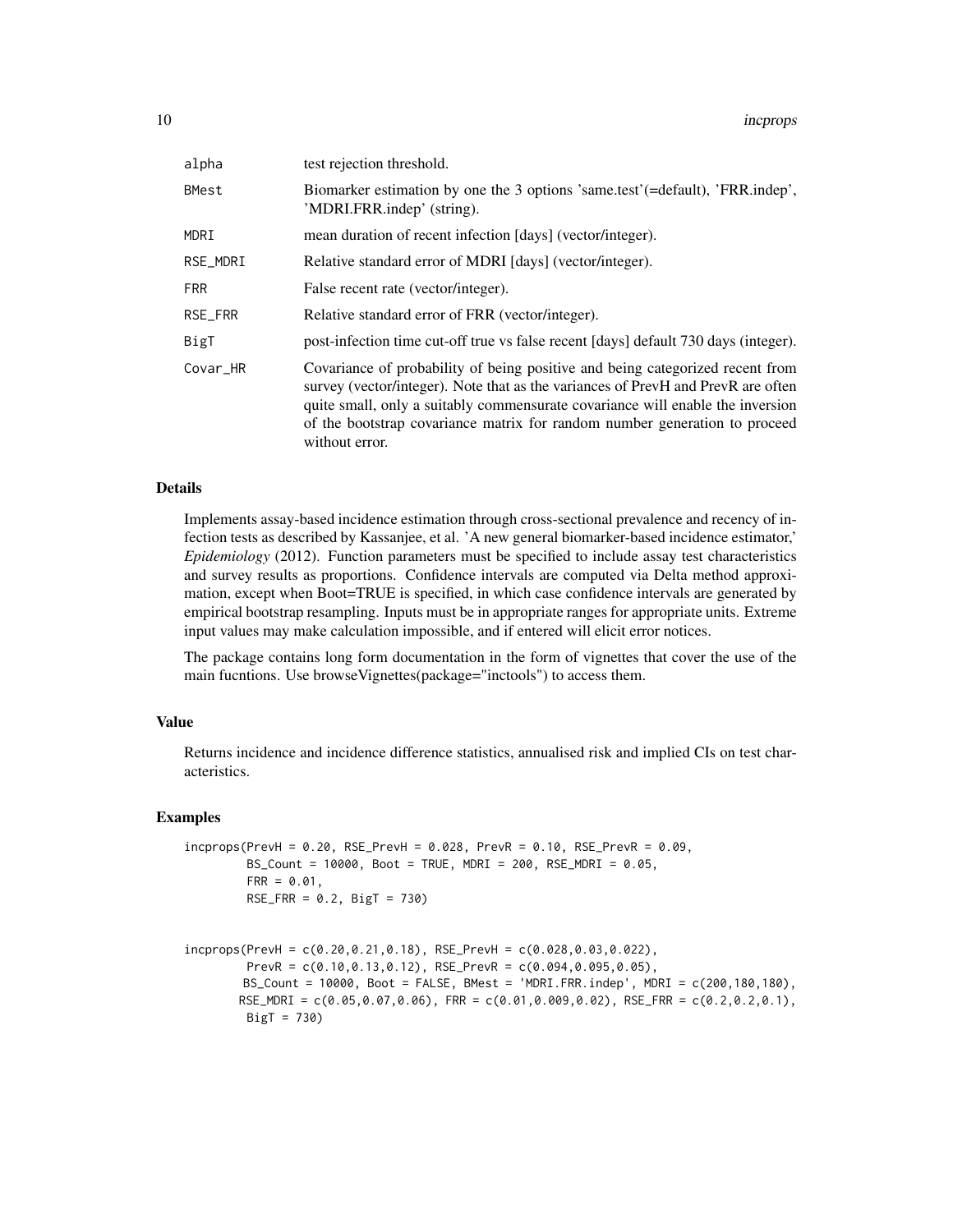<span id="page-10-0"></span>

#### Description

The inctools package uses methods described by Kassanjee, et al. 'A new general biomarker-based incidence estimator,' *Epidemiology* (2012), to implement functions to calculate incidence and tests of incidence difference between two populations, as well as power and sample size constraints for different study scenarios. inctools also provides functions for calculation of mean duration of recent infection and false recency rates from assays for recent infection.

#### inctools Functions

inctools has functions *frrcal* to estimate false recency rate; *mdrical* to estimate mean duration of recent infection; *incprops* and *inccounts* to calculate estimates and confidence intervals for incidence and incidence difference, as well as other summary and inferential statistics related to the survey; *incpower* to calculate sample size needed for a given power in a test of incidence difference, or vice versa; and *incprecision*, which gives sample size needed for a given precision in the incidence estimate or vice versa.

For a longer introduction, see the introductory vignette for this package. Use browseVignettes(package = "inctools") to access the vignettes.

mdrical *Estimate MDRI (point estimate and confidence interval) using binomial regression and a maximum likelihood approach*

# Description

Estimate MDRI (point estimate and confidence interval) using binomial regression and a maximum likelihood approach

# Usage

```
mdrical(data = NULL, subid_var = NULL, time_var = NULL,
  functional_forms = c("cloglog_linear", "logit_cubic"),
  recency_cutoff_time = 730.5, inclusion_time_threshold = 800,
  recency_rule = "binary_data", recency_vars = NULL,
  recency_params = NULL, n_bootstraps = 100, alpha = 0.05, plot = TRUE,
  parallel = FALSE, cores = 4)
```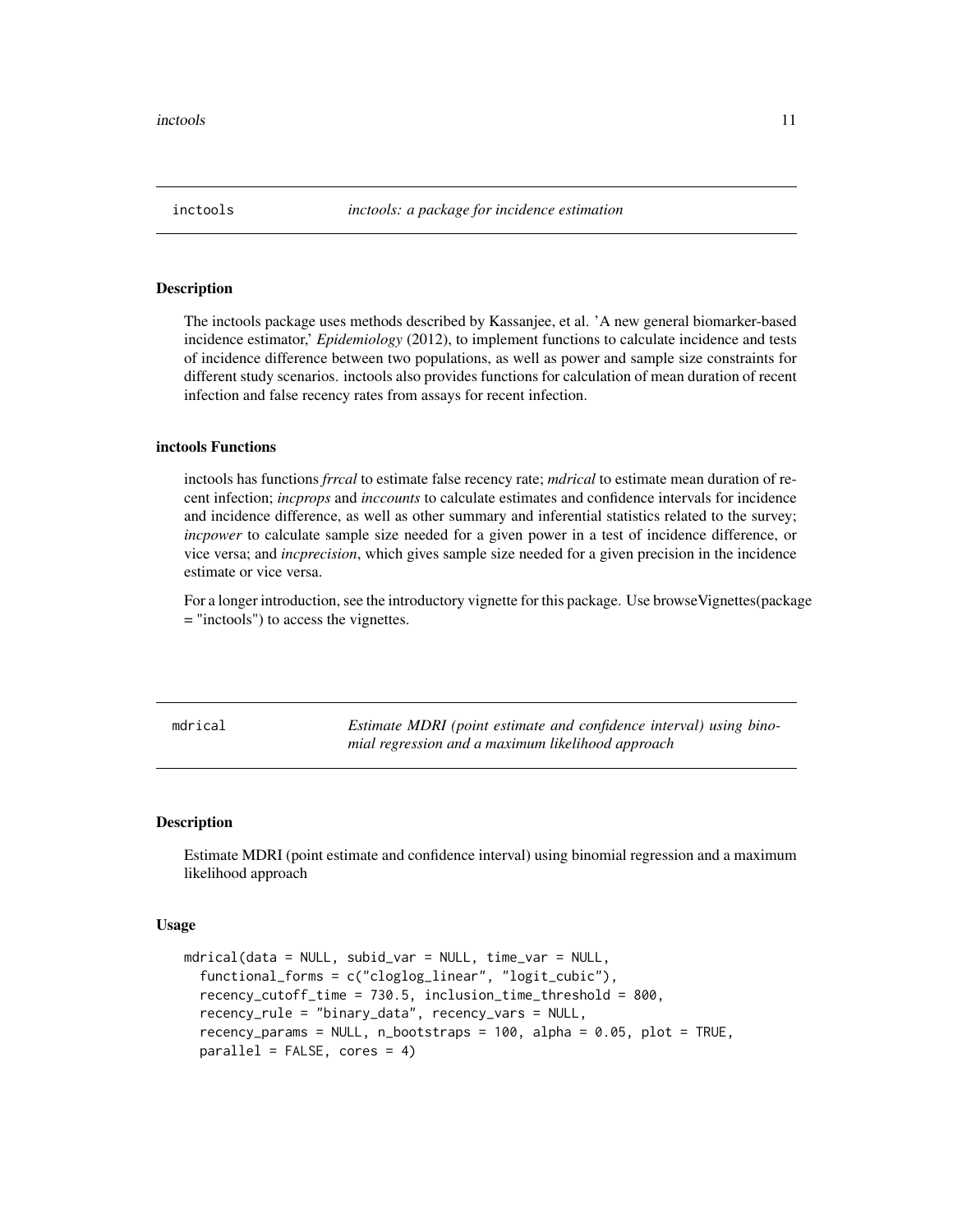# Arguments

| data                     | A data frame containing variables for subject identifier, time (since detectable<br>infection), and variables with biomarker readings or recency status (to be speci-<br>fied in recency_vars)                     |
|--------------------------|--------------------------------------------------------------------------------------------------------------------------------------------------------------------------------------------------------------------|
| subid_var                | The variable in the dataframe identifying subjects                                                                                                                                                                 |
| time_var                 | The variable in the dataframe indicating time between 'time zero' (usually de-<br>tectable infection) and biomarker measurement                                                                                    |
| functional_forms         |                                                                                                                                                                                                                    |
|                          | Select functional form/link function combinations for fitting probability of test-<br>ing recent as a function of time to data using binomial regression (see Details).<br>Default=all supported functional forms. |
| recency_cutoff_time      |                                                                                                                                                                                                                    |
|                          | Recency time cut-off ('Big T'). Default=730.5.                                                                                                                                                                     |
| inclusion_time_threshold |                                                                                                                                                                                                                    |
|                          | Data points beyond this time are excluded from the calculation (in same unit as<br>recency_cutoff_time, default=800).                                                                                              |
| recency_rule             | Specified rule for defining recent/non-recent outcomes from biomarker data (see<br>Details)                                                                                                                        |
| recency_vars             | Variables to be used in determining recency outcomes                                                                                                                                                               |
| recency_params           | Vector of numeric parameters (e.g. thresholds) for determining recency accord-<br>ing to the relevant rule                                                                                                         |
| n_bootstraps             | Number of subject-level bootstrap resampling operations for estimating confi-<br>dence intervals, default=100 (useful for testing purposes only)                                                                   |
| alpha                    | Confidence level, default=0.05.                                                                                                                                                                                    |
| plot                     | Specifies whether a plot of the probability of testing recent over time should be<br>produced                                                                                                                      |
| parallel                 | Set to TRUE in order to perform bootstrapping in parallel on a multicore or<br>multiprocessor system.                                                                                                              |
| cores                    | Set number of cores for parallel processing when parallel=TRUE. This defaults<br>to four.                                                                                                                          |

# Details

The package contains long form documentation in the form of vignettes that cover the use of the main fucntions. Use browseVignettes(package="inctools") to access them.

Expected data frame format: Before calling the function, please import your dataset into R environment.

time\_var: Time since infection; Note: this package does not assume any specific time unit. It is important to specify the recency time cut-off 'T' and the time-based data exclusion rule (inclusion\_time\_threshold) in the same unit as the input times. The estimated MDRI will be in this unit.

Method: This function fits a function for probability of testing recent as a function of time to the supplied data using binomial regression. This requires binary outcomes (recent/non-recent) coded as 1 for recent and 0 for non-recent test resutls. Either a recency status variable must be specified,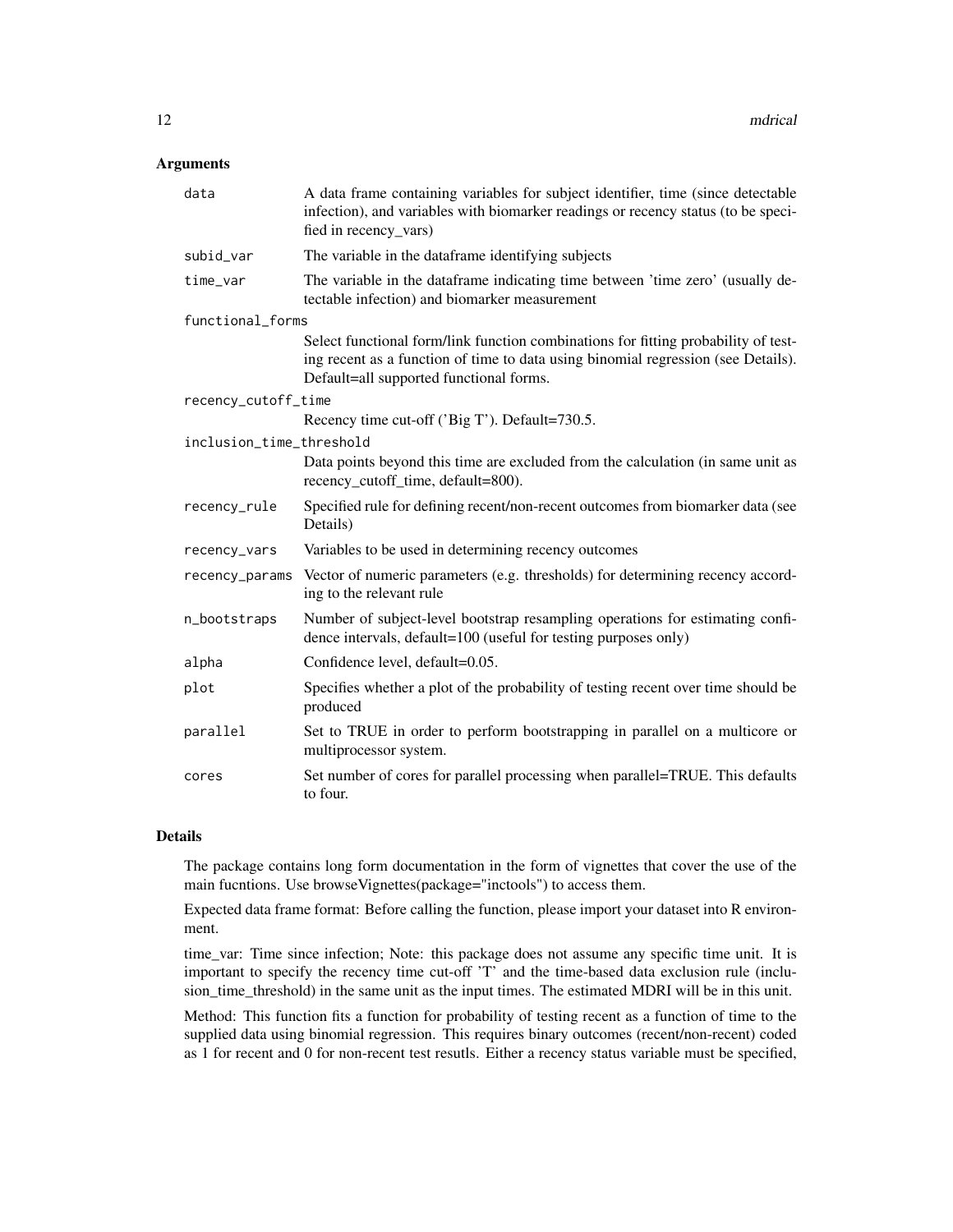#### mdrical and the control of the control of the control of the control of the control of the control of the control of the control of the control of the control of the control of the control of the control of the control of

or a recency rule for determinging recency status from a biomarker or set of biomarkers must be specified. Currently only independent biomarker thresholds are supported (i.e. all biomarker criteria must be met in order for a specimen to be classified as recent).

Functional forms currently supported for the binomial regression fitting procedure: cloglog\_linear, logit\_cubic

To be implemented in the near future: logit\_spline

logit cubic: Fits a binomial regression to probability of testing recent with a logit link on a polynomial in t of the third degree, where t is time since (detectable) infection.

cloglog\_linear: Fits a binomial regression to probability of testing recent with a log log link on log(t), where t is time since (detectable) infection.

recency\_rule: binary\_data - supply a binary variable with 1=recent and 0=non-recent in recency\_vars.

recency\_rule:independent\_thresholds: supply one threshold variable per biomarker in recency\_vars and the relevant thresholds, as well as whether a value below or above each threshold indicates recency in recency\_params.

recency\_params expects a list of pairs of thresholds and thresholdtypes, with zero indicating a reading below the threshold implies recency and 1 that a reading above the threshold implies recency. (Note: two values, a threshold and a thresholdtype per variable must be specified in recency\_params. For example, if you specify recency\_vars =  $c('ODn')'$  ViralLoad') you may specify recency\_params  $= c(1.5,0,500,1)$ , meaning that an ODn reading below 1.5 AND a viral load reasing above 500 indicates a recent result. Objects with missing values in its biomarker readings will be excluded from caculation.

# Value

MDRI Dataframe containing MDRI point estimates, CI lower and upper bounds and standard deviation of point estimates produced during bootstrapping. One row per functional form.

Plots A plot of Probability of testing recent over time for each functional form.

Models The fitted GLM models for each functional form.

#### Examples

```
mdrical(data=excalibdata,
       subid_var = "SubjectID",
        time_var = "DaysSinceEDDI",
       recency_cutoff_time = 730.5,
       inclusion_time_threshold = 800,
       functional_forms = c("cloglog_linear"),
       recency_rule = "binary_data",
       recency_vars = "Recent",
       n_bootstraps = 10,
       alpha = 0.05,
       plot = TRUE)
```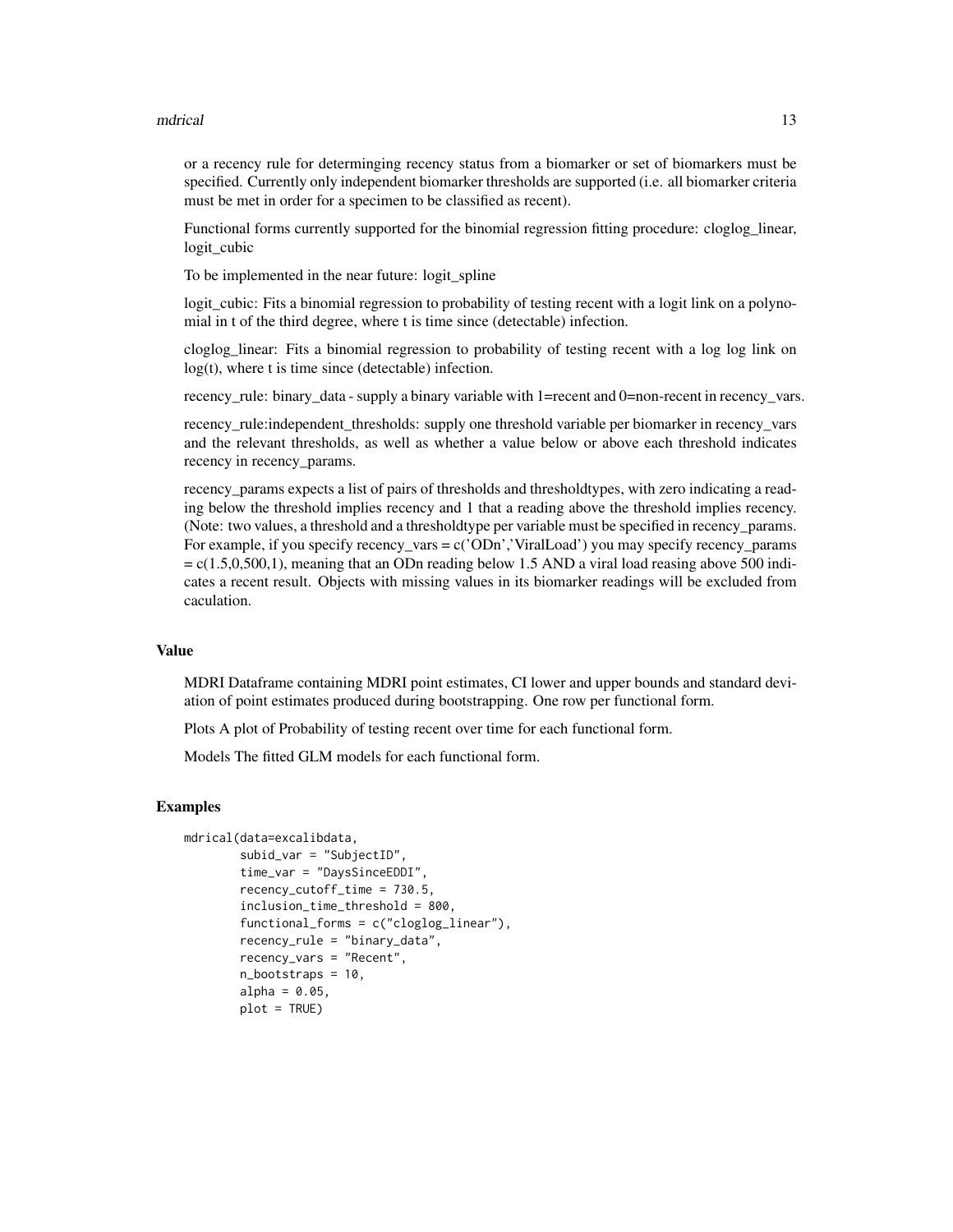<span id="page-13-0"></span>

# Description

Prevalence and Relative Standard Errors by Counts

#### Usage

prevcounts(N, N\_H, N\_testR, N\_R, DE\_H = 1, DE\_R = 1)

# Arguments

| N       | Counts of total survey sample size(s) (vector/integer).                                                                                                                                                                                 |
|---------|-----------------------------------------------------------------------------------------------------------------------------------------------------------------------------------------------------------------------------------------|
| N_H     | Number of HIV positive found in survey(s) (vector/integer).                                                                                                                                                                             |
| N_testR | Number tested for recency in survey(s) (vector/integer).                                                                                                                                                                                |
| $N_R$   | Number of recent cases in survey(s) (vector/integer).                                                                                                                                                                                   |
| $DE_H$  | Design effect of HIV prevalence test (vector/numeric), greater than or equal to 1.<br>If multiple surveys are entered but only one design effect is specified, function<br>assumes entered design effect is identical for both surveys. |
| DE R    | Design effect of recency test (vector/numeric), greater than or equal to 1. If<br>multiple surveys are entered but only one design effect is specified, function<br>assumes entered design effect is identical for both surveys.        |

# Details

The package contains long form documentation in the form of vignettes that cover the use of the main fucntions. Use browseVignettes(package="inctools") to access them.

# Value

Prevalences and relative standard errors. Design effects are assumed negligible unless user specifies otherwise.

# Examples

prevcounts(N = 5000, N\_H = 1000, N\_testR = 1000, N\_R = 70, DE\_R = 1.1) prevcounts (N = c(5000,5000), N\_H = c(1000,1000), N\_testR = c(1000,1000),  $N_R = c(100, 70)$ ,  $DE_H = c(1, 1.1)$ ,  $DE_R = c(1, 1.1)$